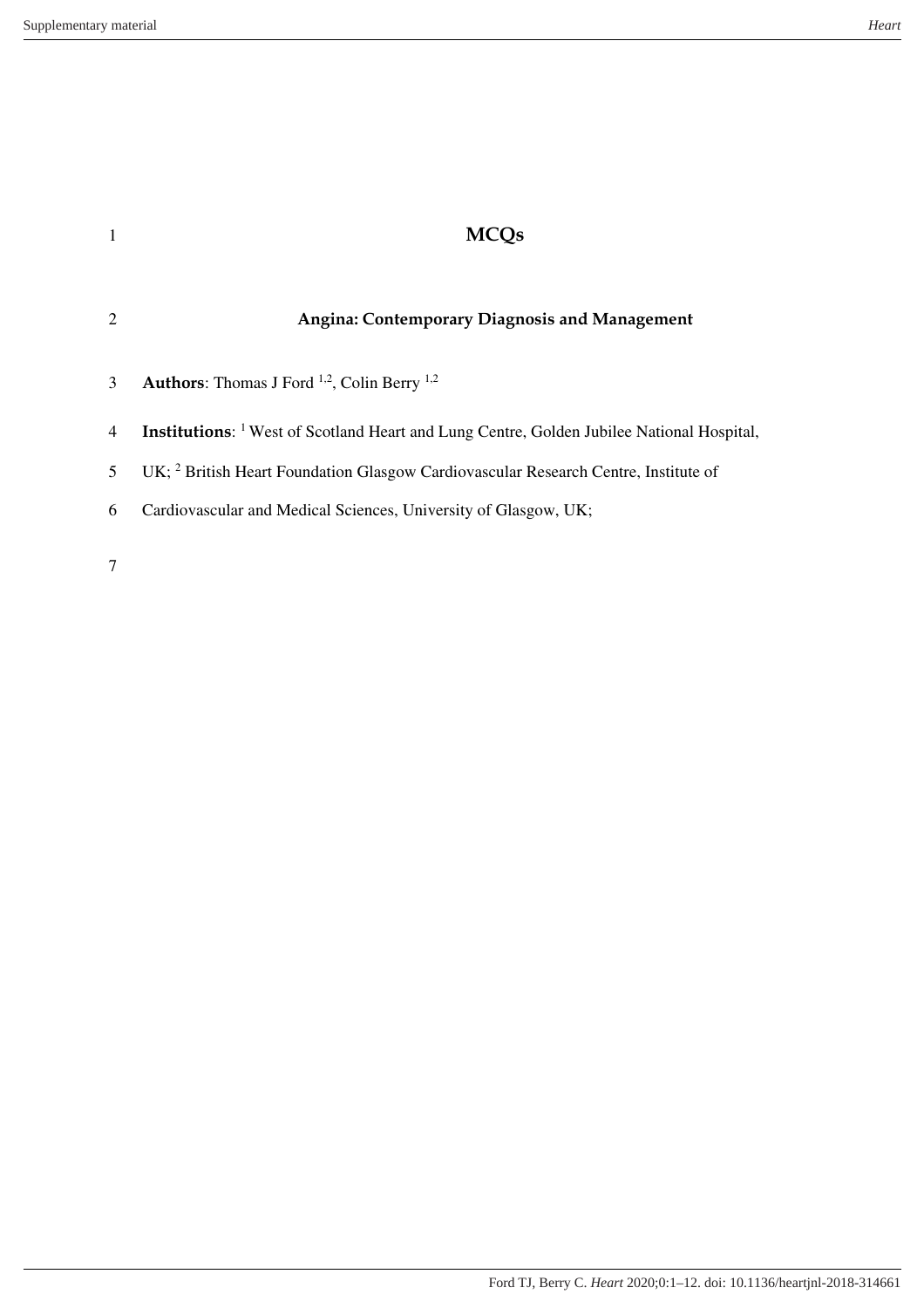## **Q1. Which of the following statements best describes coronary flow reserve**

- **(CFR):**
- A. CFR is a specific quantitative metric to assess coronary microvascular function
- B. CFR reflects endothelial dependent coronary vasorelaxation
- C. CFR is a ratio of maximal achievable myocardial blood flow to resting blood flow
- D. CFR is a more reproducible test of coronary function compared to fractional flow reserve
- (FFR)
- E. None of the above
- **Answer: C**
- CFR can be thought of as the capacity of the coronary circulation to dilate and thus increase
- flow following an increase in myocardial metabolic demands. CFR is inherently variable and
- less reproducible than FFR due to its association with resting haemodynamics. Invasive
- assessment of CFR is typically performed before and after adenosine induced hyperaemia it
- predominantly reflects endothelial independent function.

## **Q2: Which of the following best describes typical stable angina**

- A. Chest discomfort occurring at rest with a fixed duration
- B. Recent onset angina occurring with a fixed amount of exertion relieved with rest
- C. Retrosternal chest discomfort occurring with a fixed amount of exertion rapidly relieved
- with rest or GTN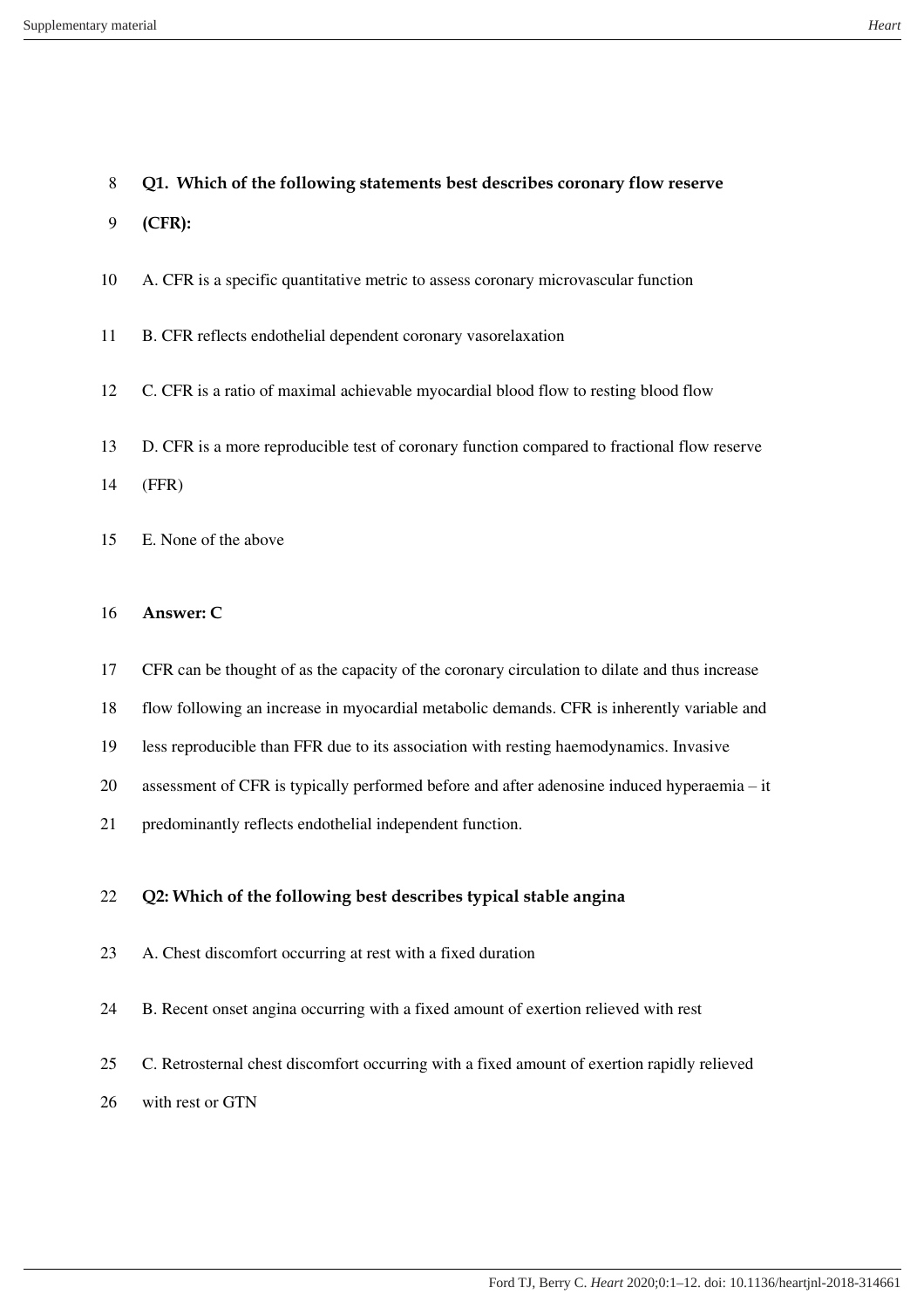- D. Angina occurring with a fixed amount of exertion that has recently required less exertion
- to bring about symptoms
- E. Exertional presyncope and dyspnoea

#### **Answer: C**

- 31 Diamond criteria for typical (definite) angina has three components<sup>1</sup>:
- 1. Substernal chest discomfort with a characteristic quality and duration
- 2. Provoked by exertion or emotional stress
- 3. Relieved by rest or nitro-glycerine
- These features of angina are incorporated into the ESC guidelines on management of stable
- angina.<sup>2</sup>

#### **Q3: Which of the following investigations is most sensitive for the diagnosis of**

- **coronary artery plaque**
- A. Coronary angiography
- B. Exercise stress ECG
- C. Exercise stress echo
- D. CT coronary angiography
- E. Stress perfusion magnetic resonance imaging

### **Answer D**

- CT coronary angiography is the most sensitive tool for the diagnosis epicardial coronary
- 46 artery plaque.<sup>3</sup> In correlation study with histology, the diagnostic accuracy of CT to detect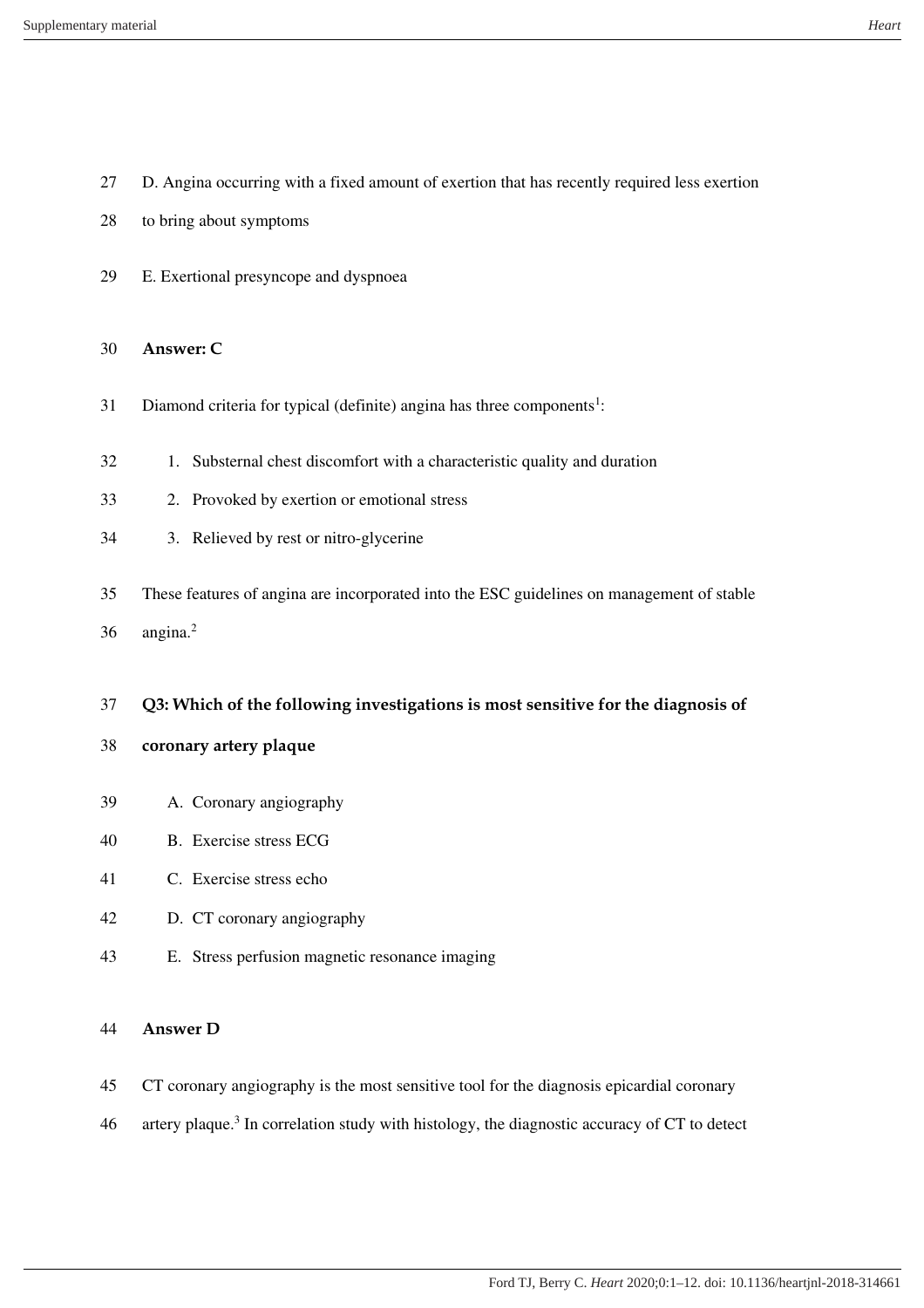| 47 | calcified plaque was 83%. <sup>4</sup> Invasive angiography may miss epicardial plaque without luminal |
|----|--------------------------------------------------------------------------------------------------------|
| 48 | obstruction – this is frequently due to Glagov's phenomenon whereby positive remodelling               |
| 49 | without lumen encroachment occurs until approximately 50% plaque burden by cross                       |
| 50 | sectional area. Functional testing is more specific for the ischaemic potential of epicardial          |
| 51 | coronary artery disease but is insensitive for the diagnosis of coronary artery plaque.                |
|    |                                                                                                        |
| 52 | Q4: 54-year-old female with angina and abnormal stress ECG undergoes coronary                          |
| 53 | angiography and is found to have non obstructive coronary artery disease. Which                        |
| 54 | of the following is true?                                                                              |
|    |                                                                                                        |
| 55 | A. Cardiovascular risk is similar to an asymptomatic age/sex matched control                           |
| 56 | B. Angina pectoris is excluded                                                                         |
| 57 | C. Preventative cardiovascular medicines should be stopped (statin)                                    |
| 58 | D. Coronary vasomotion disorder should be considered                                                   |
| 59 | E. Antianginal therapy should cease                                                                    |
|    |                                                                                                        |
| 60 | <b>Answer D</b>                                                                                        |
| 61 | This scenario of a patient with symptoms and/or signs of ischaemia and no obstructive                  |
|    |                                                                                                        |
| 62 | coronary artery disease (INOCA) is increasingly recognised. Diffuse but non obstructive                |
|    |                                                                                                        |

- plaque disease is associated with an increased cardiovascular risk which is more
- 64 pronounced in women more than men.<sup>5</sup> Coronary vasomotion disorders should be
- considered as a unifying diagnosis for this lady with primary microvascular angina the
- most common cause of INOCA. She should be treated with beta-blockers in the first
- 67 instance.<sup>6</sup>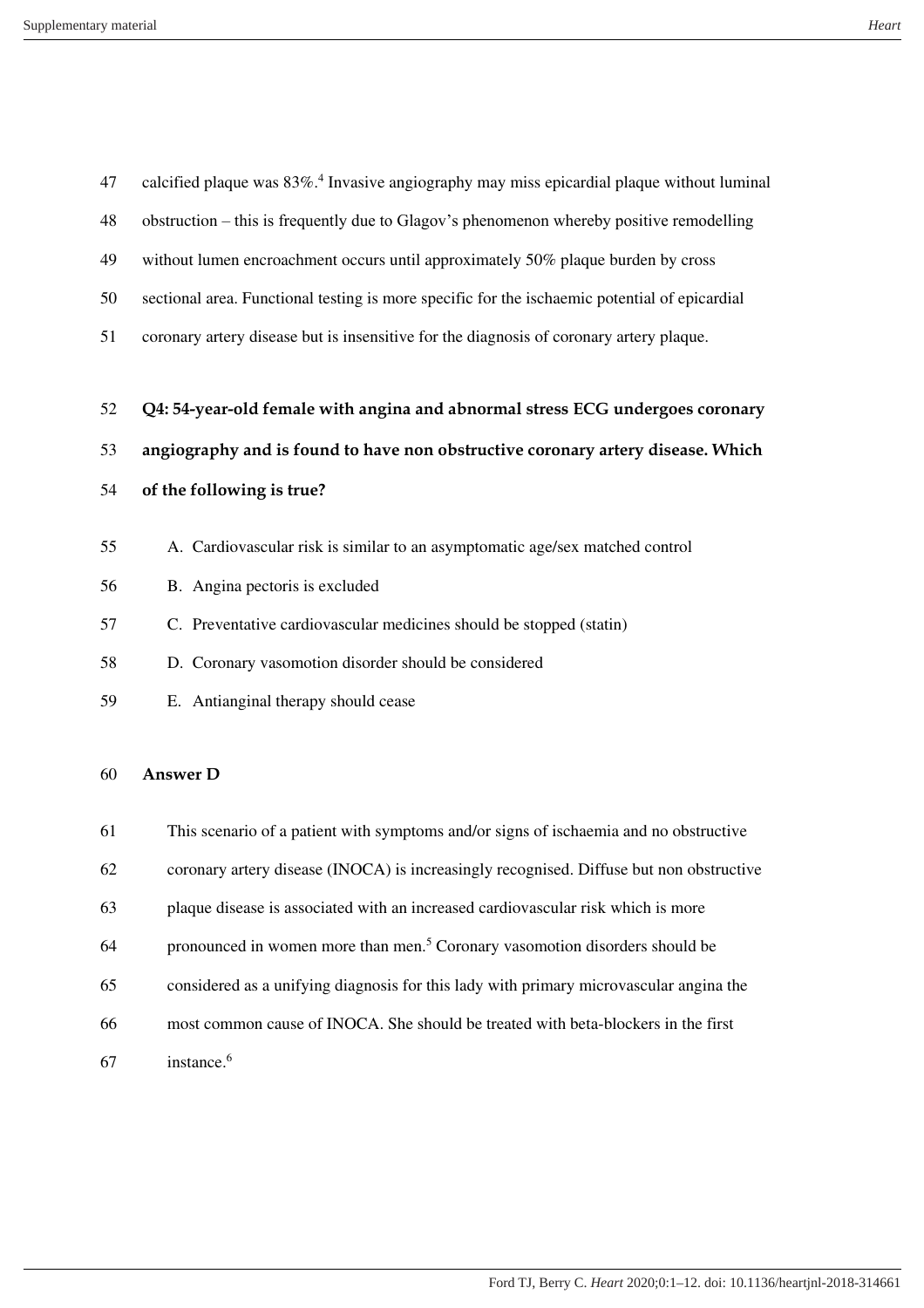#### Supplementary material *Heart*

| 68 |         | Q5: Which of the following meets diagnostic criteria for definite vasospastic         |
|----|---------|---------------------------------------------------------------------------------------|
| 69 | angina? |                                                                                       |
| 70 |         | A. Nitrate responsive angina without obstructive coronary artery disease              |
| 71 |         | B. Angina with diurnal variation, transient ischaemia on ECG monitoring and transient |
| 72 |         | total or subtotal coronary artery occlusion (>90% constriction) with provocation      |
| 73 |         | during angiography                                                                    |
| 74 |         | C. Atypical chest pain, negative stress ECG but T wave inversion and 50% LAD          |
| 75 |         | constriction with ACh during coronary angiography                                     |
| 76 |         | D. Unexplained cardiac arrest preceded by chest pain with irregular non obstructive   |
| 77 |         | lesion on coronary angiogram                                                          |
| 78 |         | E. Atypical chest pain and dyspnoea during mental stress                              |
|    |         |                                                                                       |

## **Answer B**

| 80 | The first international standardised guidelines on diagnosis of VSA state: 'Definitive     |
|----|--------------------------------------------------------------------------------------------|
| 81 | vasospastic angina' is diagnosed if nitrate-responsive angina is evident during            |
| 82 | spontaneous episodes and either the transient is chaemic ECG changes during the            |
| 83 | spontaneous episodes or coronary artery spasm criteria are fulfilled. Spasm criteria       |
| 84 | require >90% constriction of epicardial coronary artery spontaneously or in response to    |
| 85 | acetylcholine with reproduction of angina and ischaemic ECG changes". <sup>7</sup> Calcium |
| 86 | channel blockers are very effective first line therapy in over 90% of cases.               |

# **Q6: Which of the following statements regarding myocardial revascularisation is correct?**

A. Improves prognosis for certain patient groups or specific subsets of coronary anatomy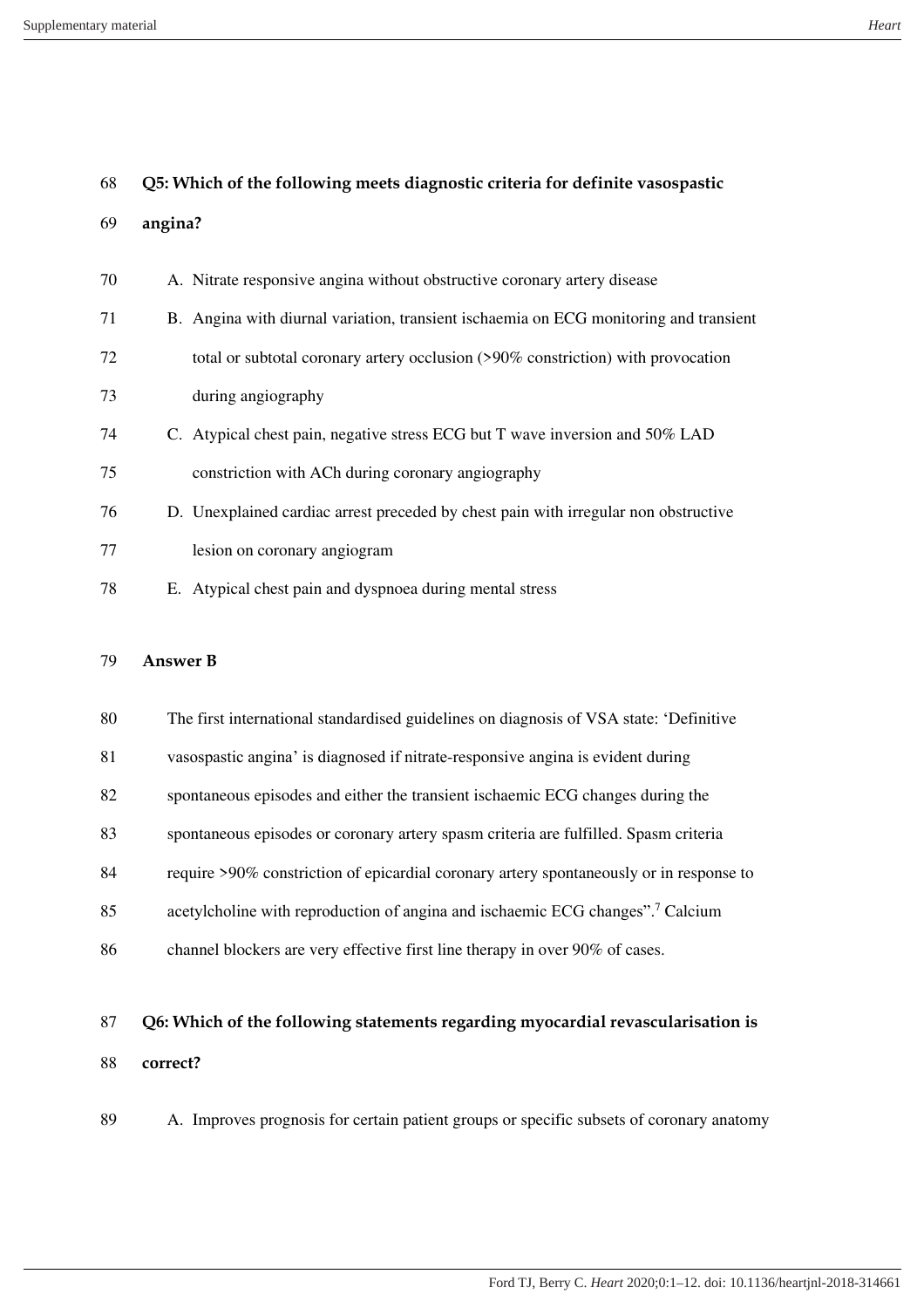| 90  | B. Has no proven benefit unless CAD involves the left main coronary artery                         |
|-----|----------------------------------------------------------------------------------------------------|
| 91  | C. Visual assessment of the coronary angiogram is the gold standard for determining                |
| 92  | whether revascularisation of a coronary stenosis is appropriate                                    |
| 93  | D. Patients should be on at least three concurrent antianginal agents before considering           |
| 94  | revascularisation                                                                                  |
| 95  | E. All patients with coronary artery disease should be discussed at a heart team                   |
| 96  | (multidisciplinary meeting) before undergoing myocardial revascularisation.                        |
|     |                                                                                                    |
| 97  | Answer A.                                                                                          |
| 98  | Recent evidence shows that compared to medical therapy alone, CAD patients                         |
| 99  | randomised to coronary revascularisation with either stents <sup>8</sup> or coronary artery bypass |
| 100 | grafting $(CABG)^9$ have more effective angina reduction and lower risk of major adverse           |
| 101 | cardiac events. The ESC guidelines on management of stable coronary artery disease                 |
| 102 | support myocardial revascularisation to improve symptoms in haemodynamically                       |
| 103 | significant coronary stenosis with insufficient response to optimized medical therapy.             |
| 104 | Patient wishes should be taken into account regarding the intensity of anti-anginal                |
| 105 | therapy. Revascularisation for asymptomatic ischaemia may be considered in patients                |
| 106 | with large ischaemic burden (left main/proximal left anterior descending artery stenosis           |
| 107 | >50%) or two/three vessel disease in patients with presumed ischaemia cardiomyopathy               |
| 108 | (LVEF <35%). <sup>2</sup> The visual assessment of a coronary angiogram may be misleading and      |
| 109 | invasive physiological interrogation of a stenosis may help to determine the ischaemic             |
| 110 | potential of a lesion. Not all patients with CAD need discussed at heart team meetings             |
| 111 | (e.g. single vessel disease with simple anatomy).                                                  |
|     |                                                                                                    |